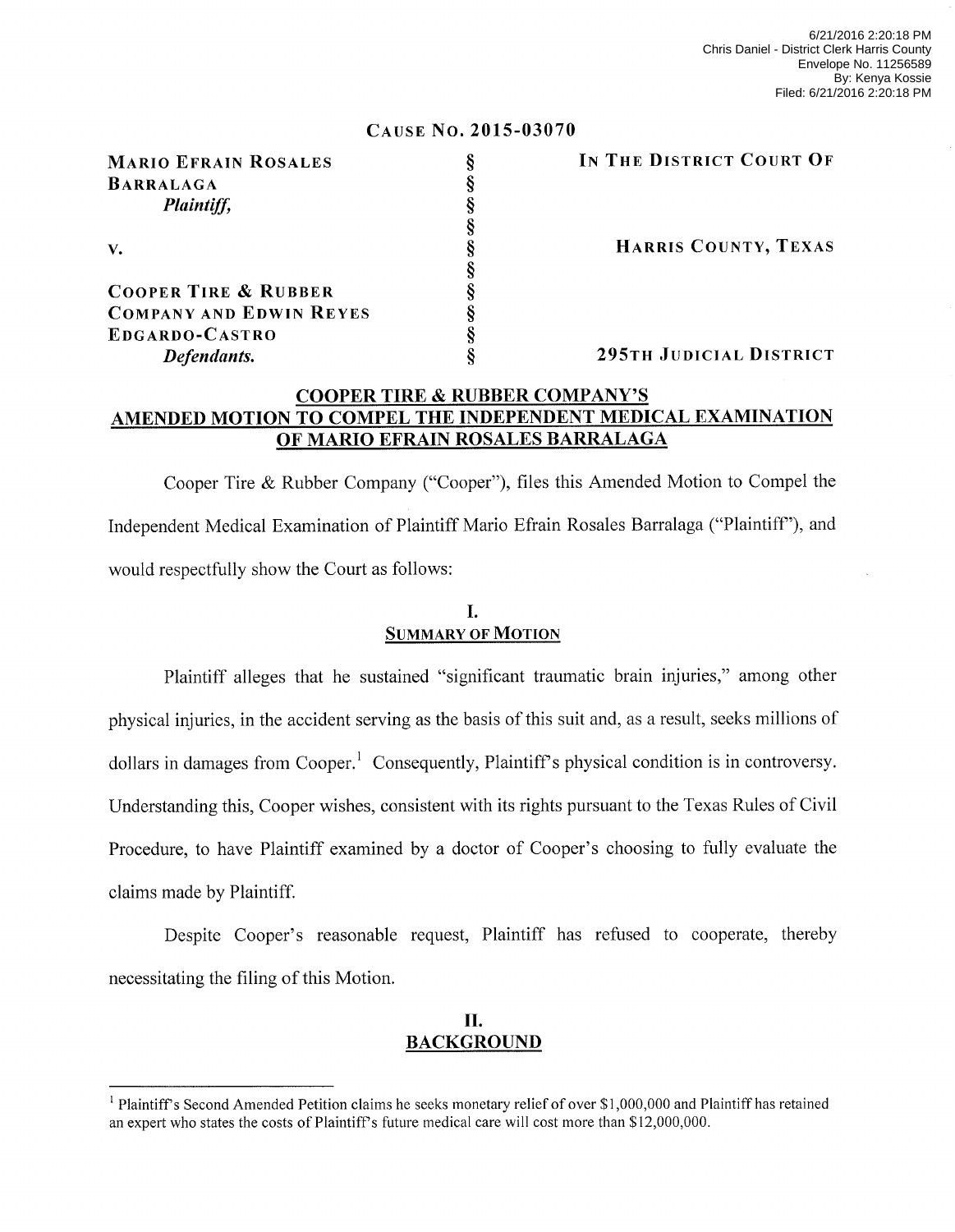### A. The Accident

This complex products liability lawsuit arises from a single vehicle accident that occurred on April 25, 2014, when Edwin Reyes Edgardo-Castro (hereafter "Castro"), an unlicensed driver, lost control of a previously salvaged 2008 White Ford Ranger (hereafter "Ranger") following the alleged disablement of the Ranger's right rear tire. Plaintiff, a citizen of Honduras who was in the United States illegally at the time, was a passenger in the Ranger and claims to have suffered personal injuries during the accident. He also claims that defects in the design and manufacture of the subject tire by Cooper were a producing cause of these injuries. Cooper strenuously denies liability and contends, among other defenses, that the subject tire complied with all necessary regulations, did not contain any defects and was fit and suitable for its intended purpose at the time of its design and manufacture. Still, at the heart of Plaintiff's lawsuit are his claims for damages related to personal injuries, including, but not limited to, past and future medical expenses, past and future pain, past and future mental anguish, and past and future physical impairment.

To further evaluate the extent and nature of Plaintiff's injuries, past, present, and future, Cooper requested that Plaintiff submit to a neuropsychological examination conducted by Dr. Janyna Mercado, a neuropsychologist. Cooper initially agreed that the examination could occur at Plaintiff's home or wherever was convenient for him, would last no longer than two hours and would be strictly limited to questions and answers.<sup>2</sup> However, Plaintiff would not even agree to these terms. Subsequently, Cooper deposed Plaintiff's designated life care planner who testified, among other things, that (1) she personally met with Plaintiff on at least three separate occasions; (2) she was aware of Plaintiff's current physical and mental condition; (3) Plaintiff's condition

 $2$  See email correspondence between counsel regarding the proposed examination attached as Exhibit A.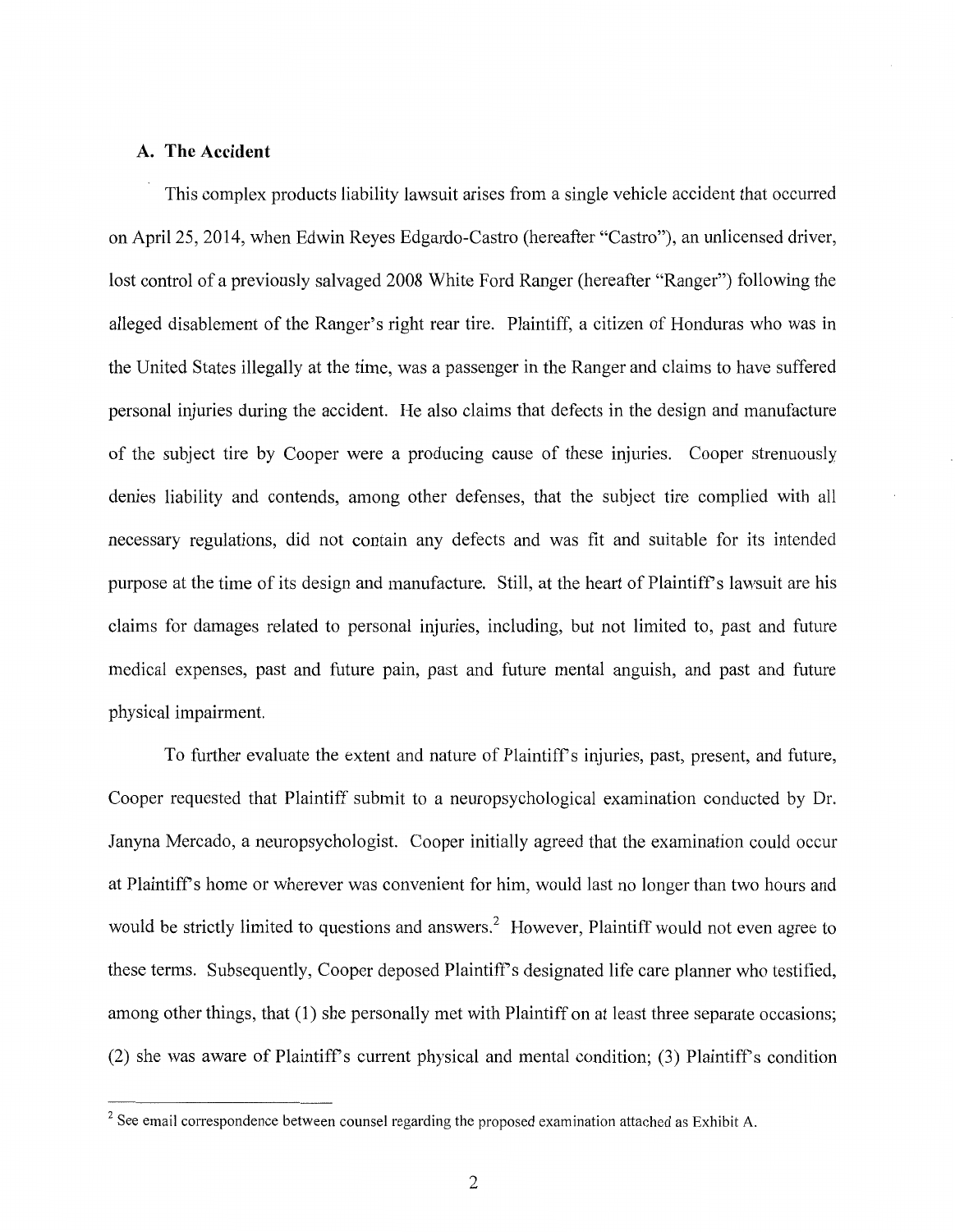had improved since the accident and her initial meeting; (4) Plaintiff may become more functional in the future; and (5) she does not believe Plaintiff has reached maximum medical improvement. Additionally, she testified that she recommended Plaintiff undergo a neuropsychological examination. As a result, Cooper now requests that Plaintiff submit to a full neuropsychological examination conducted by Dr. Mercado.

This case is rapidly moving toward trial and Cooper is attempting to complete all necessary discovery in a timely fashion. Time is of the essence and Plaintiff's actions are preventing Cooper from completing discovery that is necessary for Cooper to fully prepare its defenses and hampering Cooper's ability to become fully informed regarding damage allegations asserted by Plaintiff at Cooper's sole prejudice.

## III. ARGUMENT

A party may be ordered to undergo a physical or mental examination if the movant shows good cause for the request and the party's physical condition is "in controversy." Tex. R. Civ. P. 204.1(c)(1); *Coates v. Whittington,* 758 S.W.2d 749, 753 (Tex. 1988); *In re Transwestern Publ'g Co.,* 96 S.W.3d 501, 504-05 (Tex. App.—Fort Worth 2002, orig. proceeding).

## A. Texas Rule of Procedure 204.1 governs mental and physical examinations.

Texas Rule of Civil Procedure 204.1 sets forth the requirements a party must meet in order to compel a mental or physical examination. Under the Rule:

A party may - no later than 30 days before the end of any applicable discovery period - move for an order compelling another party to:

- (1) submit to a physical or mental examination by a qualified physician or a mental examination by a qualified psychologist; or
- (2) produce for such examination a person in the other party's custody, conservatorship or legal control.

. . .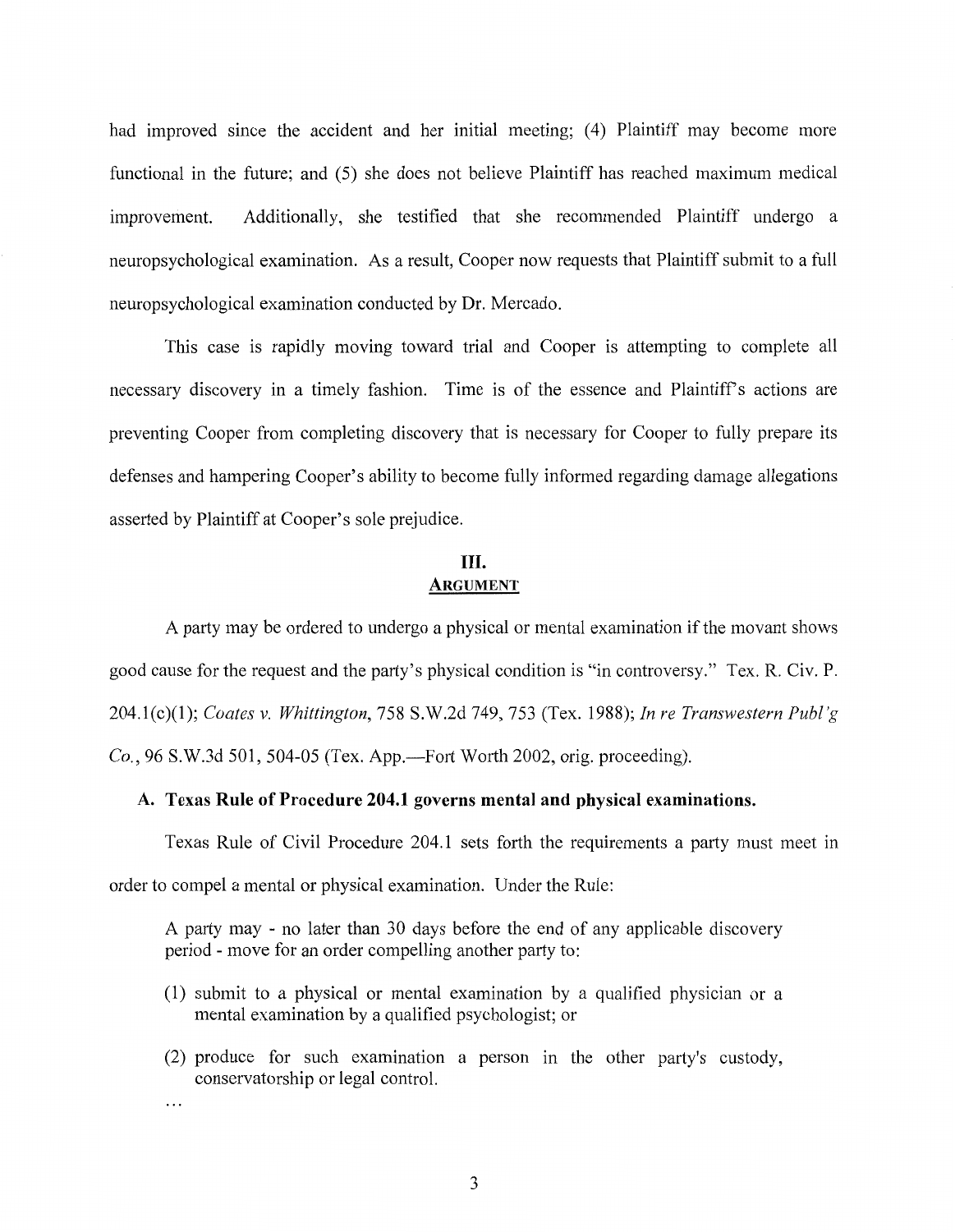The court may issue an order for examination only for good cause shown and only in the following circumstances:

(1) when the mental or physical condition (including the blood group) of a party, or of a person in the custody, conservatorship or under the legal control of a party, is in controversy; or

(2) except as provided in Rule 204.4, an examination by a psychologist may be ordered when the party responding to the motion has designated a psychologist as a testifying expert or has disclosed a psychologist's records for possible use at trial.

TEX. R. Civ. P. 204.1.

Therefore, Rule 204 requires that Cooper (1) file its motion more than 30 days before the end of the discovery period, which Cooper has done,<sup>3</sup> (2) show good cause and (3) the Plaintiff's condition must be in controversy.

### **B. Good Cause Exists for an Examination of Plaintiff.**

Good cause exists if (a) the examination is relevant to issues in the case and the examination will produce, or is likely to lead to, relevant evidence; (b) there is a reasonable nexus between the condition of the person to be examined and the examination sought; and (c) it is not possible to obtain the desired information through means that are less intrusive than a compelled examination. *In re Transwestern,* 96 S.W.3d at 507.

#### 1. An examination is relevant to the issues in this case.

Cooper should be allowed to conduct an independent medical examination of Plaintiff to evaluate the veracity of the claims asserted by Plaintiff and his experts regarding his current and future physical and mental condition.

Plaintiff alleges Cooper's conduct caused him to sustain serious permanent physical and mental injuries that will require millions of dollars in future care and treatment and have resulted

 $3$  The discovery deadline in this case is August 15, 2016.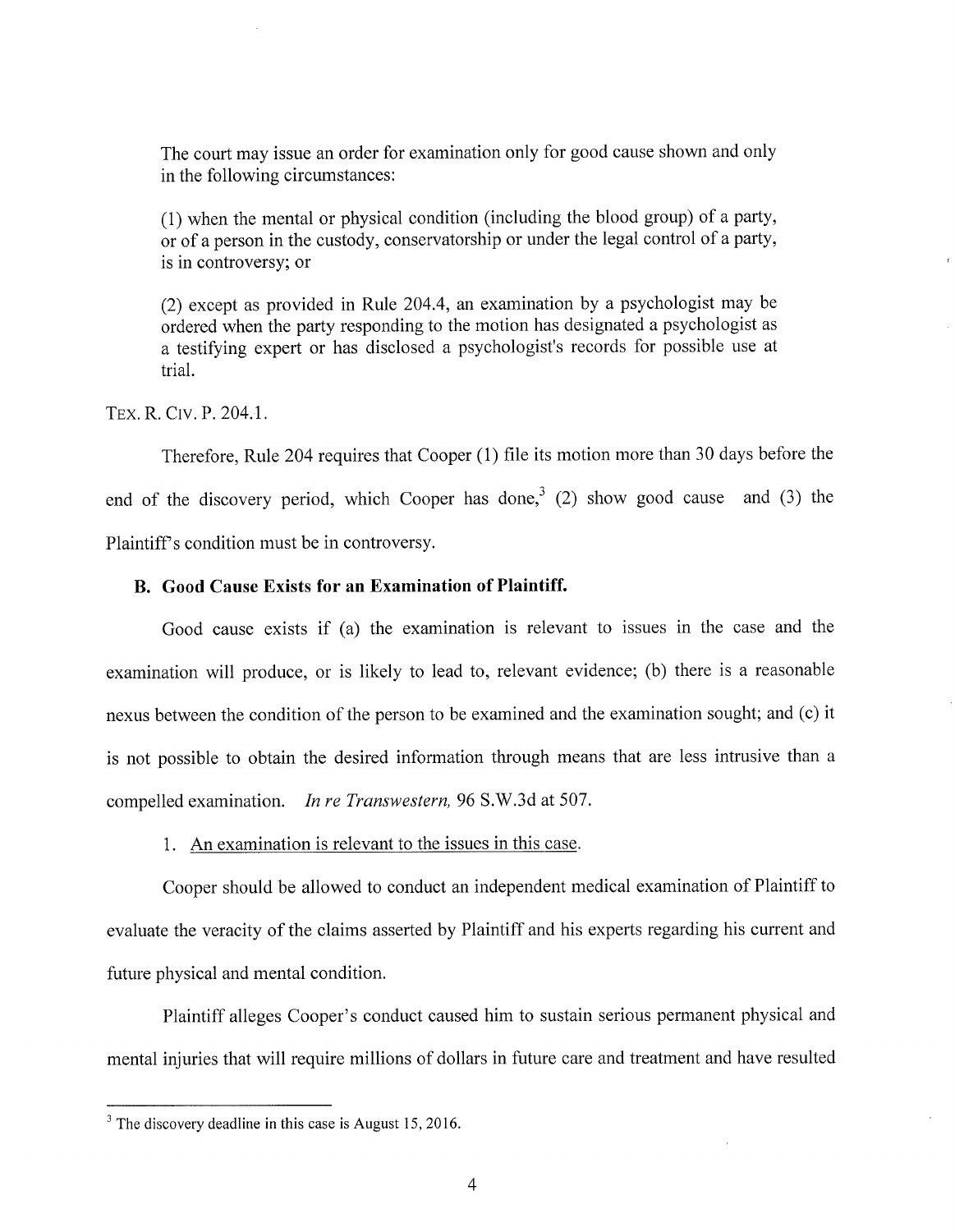and will continue to result in significant pain, mental anguish, and impairment. Based on these claims, Cooper is entitled to have an expert of its choosing evaluate Plaintiff's physical and mental condition, the necessity of his medical care and treatment costs, his future prognosis and the necessity and costs of his purported future medical care and treatment. Thus, a neuropsychological examination, conducted by an independent doctor, will assist Cooper in determining Plaintiff's mental and physical state more than two (2) years post-accident, whether such has improved or diminished, and whether his condition is consistent with Plaintiff's allegations and his expert's opinions. Such also allows Cooper the same access and opportunity to exam Plaintiff as Plaintiff's experts have been afforded.

Simply put, Plaintiff's physical and mental condition is the focal point of his damage allegations in this case and an examination is relevant to these issues.

### 2. A reasonable nexus exists for the neuropsychological examination.

A reasonable nexus exists between the condition in controversy, namely Plaintiff's physical and mental condition, and the examination sought because Plaintiff claims he is severely and permanently injured and will need substantial medical care for the remainder of his life. *Coates,* 758 S.W.2d at 753. As such, Plaintiff's medical needs, functional limitations, and future care are directly relevant to his claims for damages in this case. Thus, Cooper is entitled to an independent medical examination ("IME") in order to prepare its defense to Plaintiff's damage claims, including issues relating to the extent of his alleged physical functional limitations, long-term prognosis, and anticipated future medical care and treatment. Accordingly, there is a reasonable connection between the condition in controversy and the IME sought by Cooper.

3. The requested examination cannot be obtained through other means.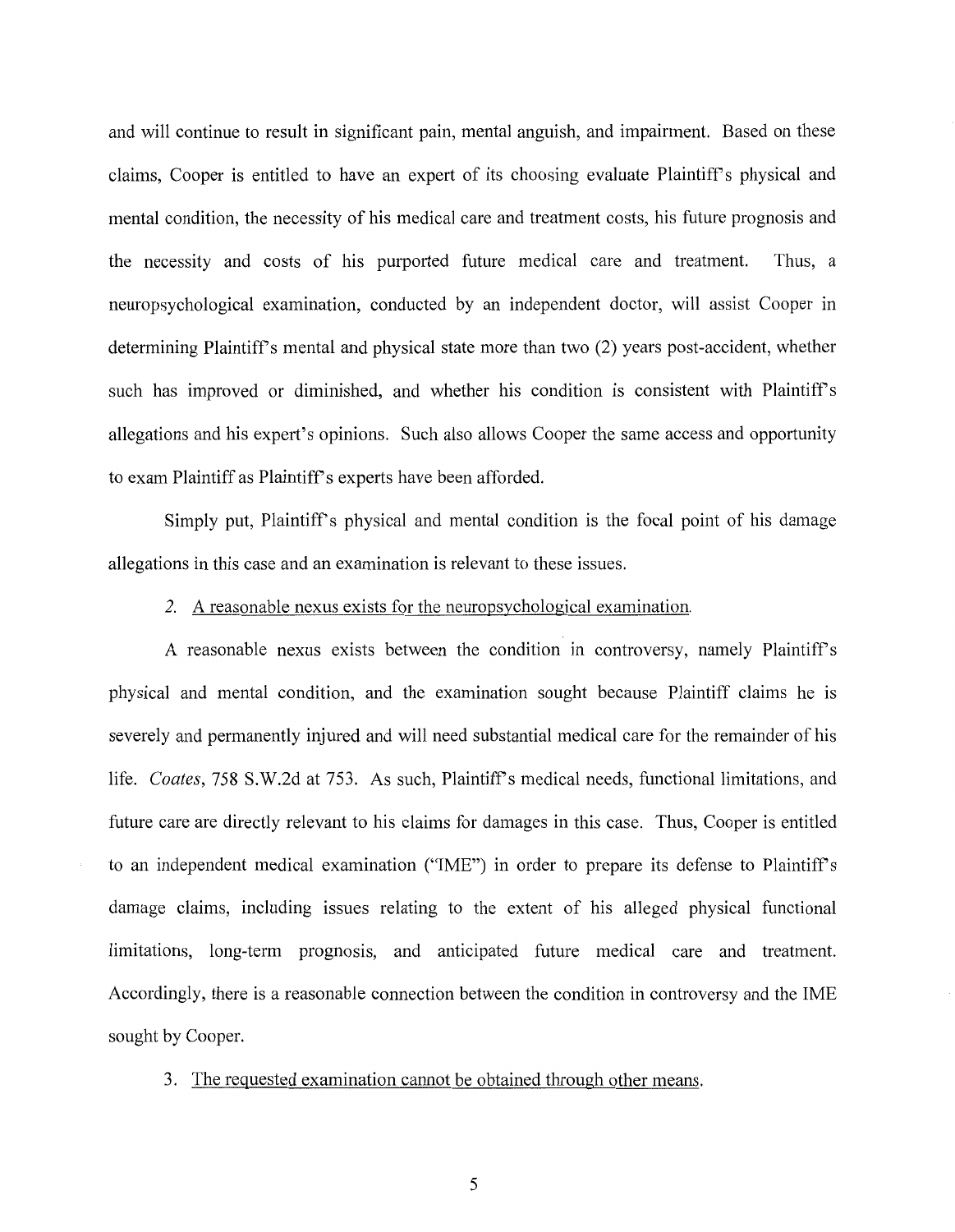The only possible method to obtain the information Cooper requires to prepare its defense in this matter is for Plaintiff to undergo an IME. Thereby allowing Cooper to conduct an independent analysis into the nature and extent of Plaintiff's condition. Such also allows Cooper to effectively prepare for the upcoming depositions of Plaintiff's experts and trial. Moreover, Cooper should not be required to rely on Plaintiff's expert's opinions, based upon their own examinations, without at least having an independent expert evaluate Plaintiff on behalf of Cooper.

Consistent with the above argument, the *In re Transwestern* court found information from the independent evaluation sought by the defendant was not likely to be found through other means because the only way for the defendant to make its own analysis of the plaintiff's damages claim and to effectively challenge the plaintiff's expert's opinions was for the defendant to conduct its own medical evaluation of the plaintiff. *In re Transwestern Publ'g Co.,*  96 S.W.3d 501, 504-08 (Tex. App.—Fort Worth 2002, orig. proceeding). The court also found deposing the plaintiff's expert to obtain information on the plaintiff's condition was insufficient. *Id.* Therefore, Cooper should be able to conduct its own neuropsychological examination of Plaintiff because it is the fairest way to permit Cooper to analyze Plaintiff's damage claims and to challenge Plaintiff's expert opinions.

### IV. **CONCLUSION**

Plaintiff's current and future physical condition, as well the extent of his purported need for future medical care and treatment, is the focal point of Plaintiff's damages claims in this case. As a result, Cooper respectfully requests that this Court issue an order allowing Cooper's consulting medical expert, Dr. Janyna Mercado, to conduct an IME of Plaintiff at Plaintiffs

6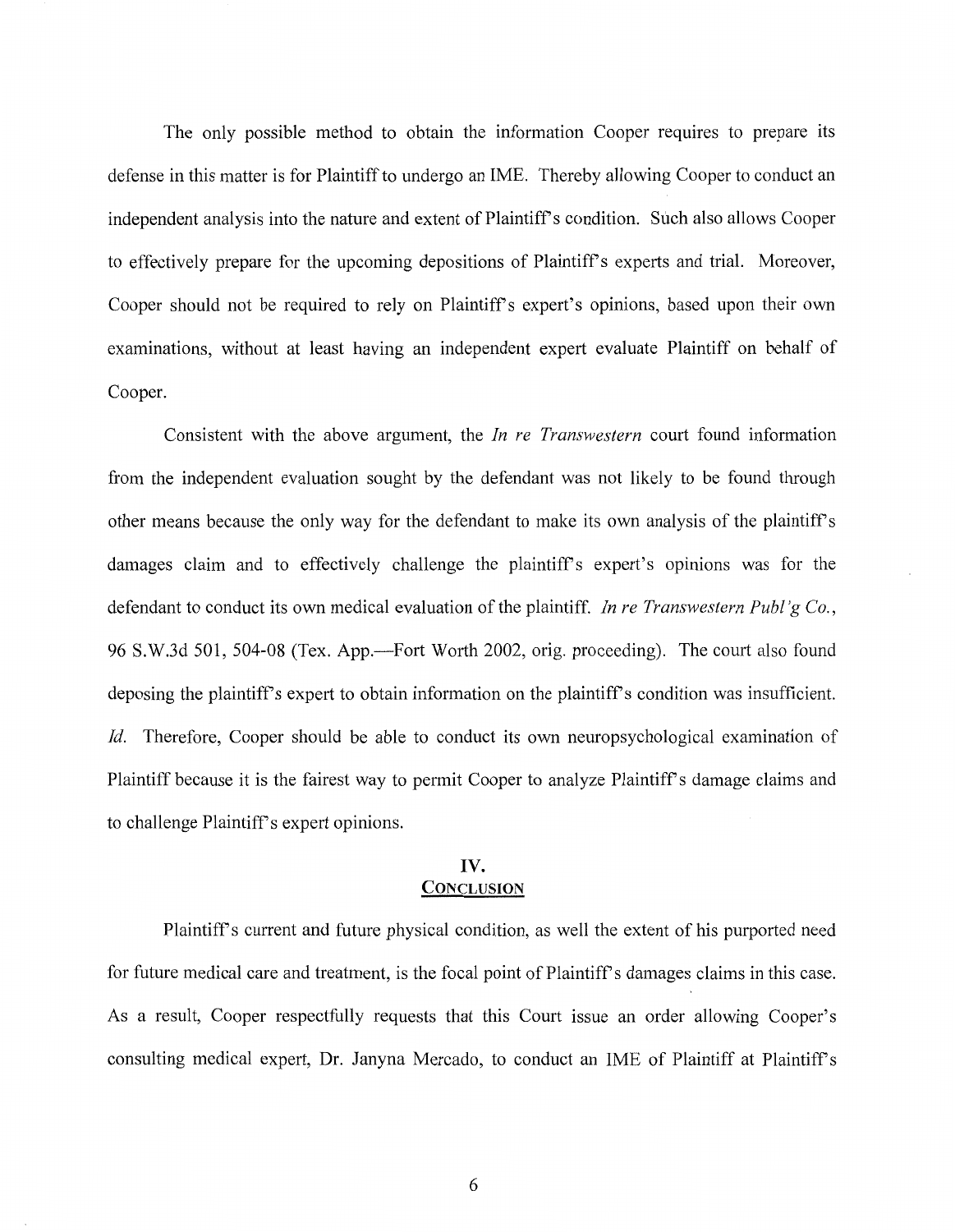place of residence and allow Cooper to gather information necessary to defend against Plaintiff's claims.

## V. PRAYER

WHEREFORE, PREMISES, CONSIDERED, Cooper prays that the Court grants this Motion to Compel the Independent Medical Examination of Plaintiff Mario Efrain Rosales Barralaga and order that Plaintiff submit to an independent medical examination conducted by Dr. Janyna Mercado and for such other and further relief to which it is justly entitled.

Respectfully submitted,

## JOHNSON, TRENT, WEST & TAYLOR, L.L.P.

By: */s/ Jared G. Flynn*  T. Christopher Trent State Bar No. 20209400 Raphael C. Taylor State Bar No. 00788514 Jared G. Flynn State Bar No. 24058693 919 Milam, Suite 1700 Houston, Texas 77002 (713) 222-2323 — Telephone (713) 222-2226 — Facsimile